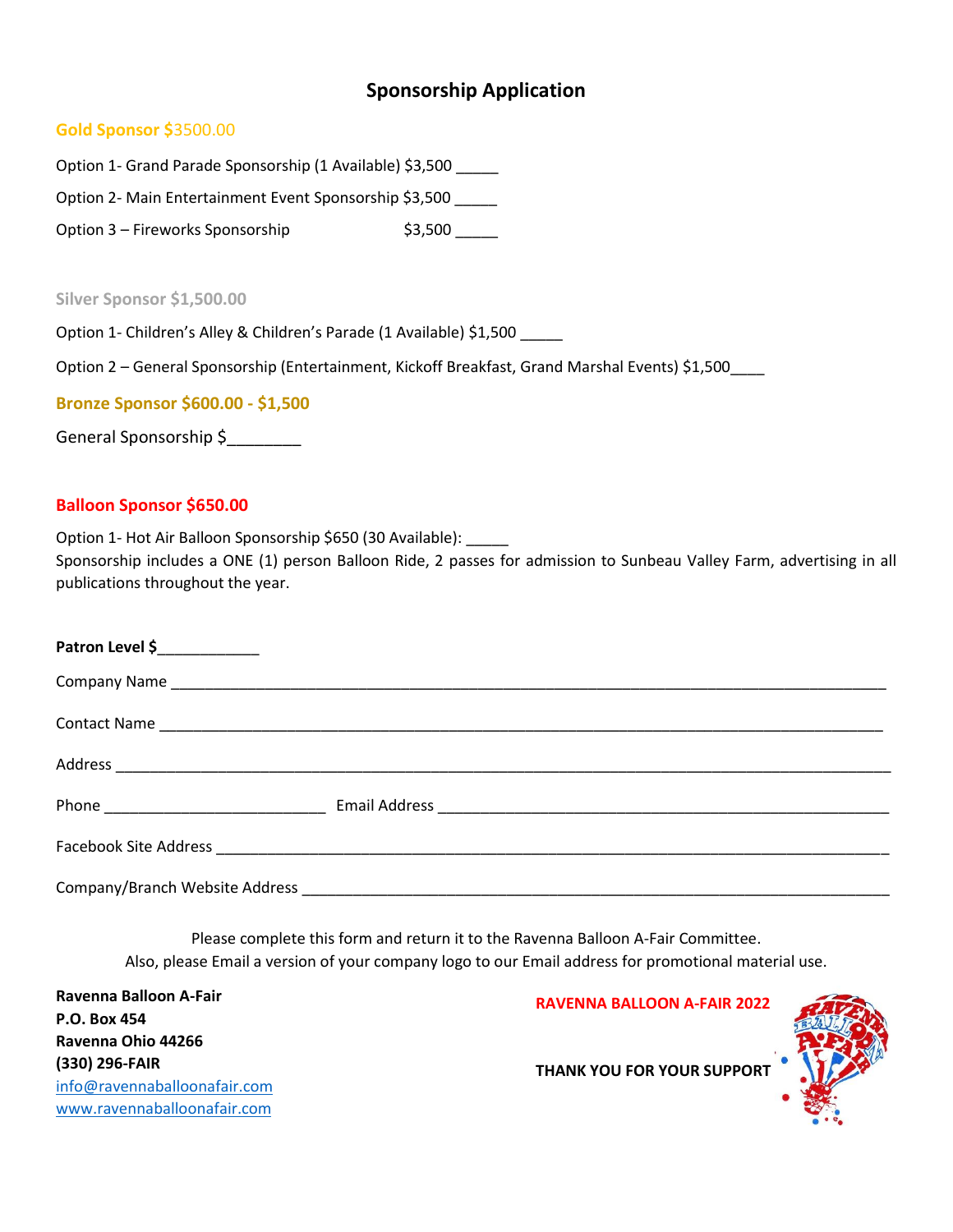# **Sponsorship Levels**

# **Gold Sponsor \$3,500+ Deadline: Monday August 29, 2022**

All Gold sponsors at this level will be featured in our print media and expanded reach media advertising. This includes the sponsor board displayed at the Portage County Courthouse, a banner at Sunbeau Valley Farm, the Ravenna Balloon A-Fair insert in the Record Courier, online outreach to our over 3,500 online followers, and our online efforts to reach over 90,000 people in the surrounding communities. Your company will also get two passes to our Kickoff Breakfast on Friday September 16<sup>th</sup> and six festival event passes.

**Silver Sponsor \$1,500 - \$3,499 Deadline: Monday August 29, 2022**

All Silver sponsors at this level will be featured in our print media and expanded reach media advertising. This includes the sponsor board displayed at the Portage County Courthouse, a banner at Sunbeau Valley Farm, the Ravenna Balloon A-Fair insert in the Record Courier, and our online outreach to our over 3,500 online followers. Your company will also get two passes to our Kickoff Breakfast on Friday September 16<sup>th</sup> and four festival event passes.

### **Bronze Sponsor \$600 - \$1,499 Deadline: Monday August 29, 2022**

All Bronze sponsors at this level will be featured in our print media and expanded reach media advertising. This includes the sponsor board displayed at the Portage County Courthouse, the Ravenna Balloon A-Fair insert in the Record Courier, and our online outreach to our over 3,500 online followers. Your company will also get two passes to our Kickoff Breakfast on Friday September 16th and two festival event passes.

### **Balloon Sponsor \$650 Deadline: Tuesday, September 6, 2022**

All Balloon sponsors at this level will be featured in our print media and expanded reach media advertising. This includes the sponsor board displayed at the Portage County Courthouse, the Ravenna Balloon A-Fair insert in the Record Courier, and our online outreach to our over 3,500 online followers. Your company will also get two passes to our Kickoff Breakfast on Friday September 16<sup>th</sup>, one pass for a Balloon Ride for one (1) person and two festival event passes.

### **Patron Level \$100 - \$599**

All Patron at this level will be featured in our print media and our online media advertising including online outreach to our over 3,500 online followers.